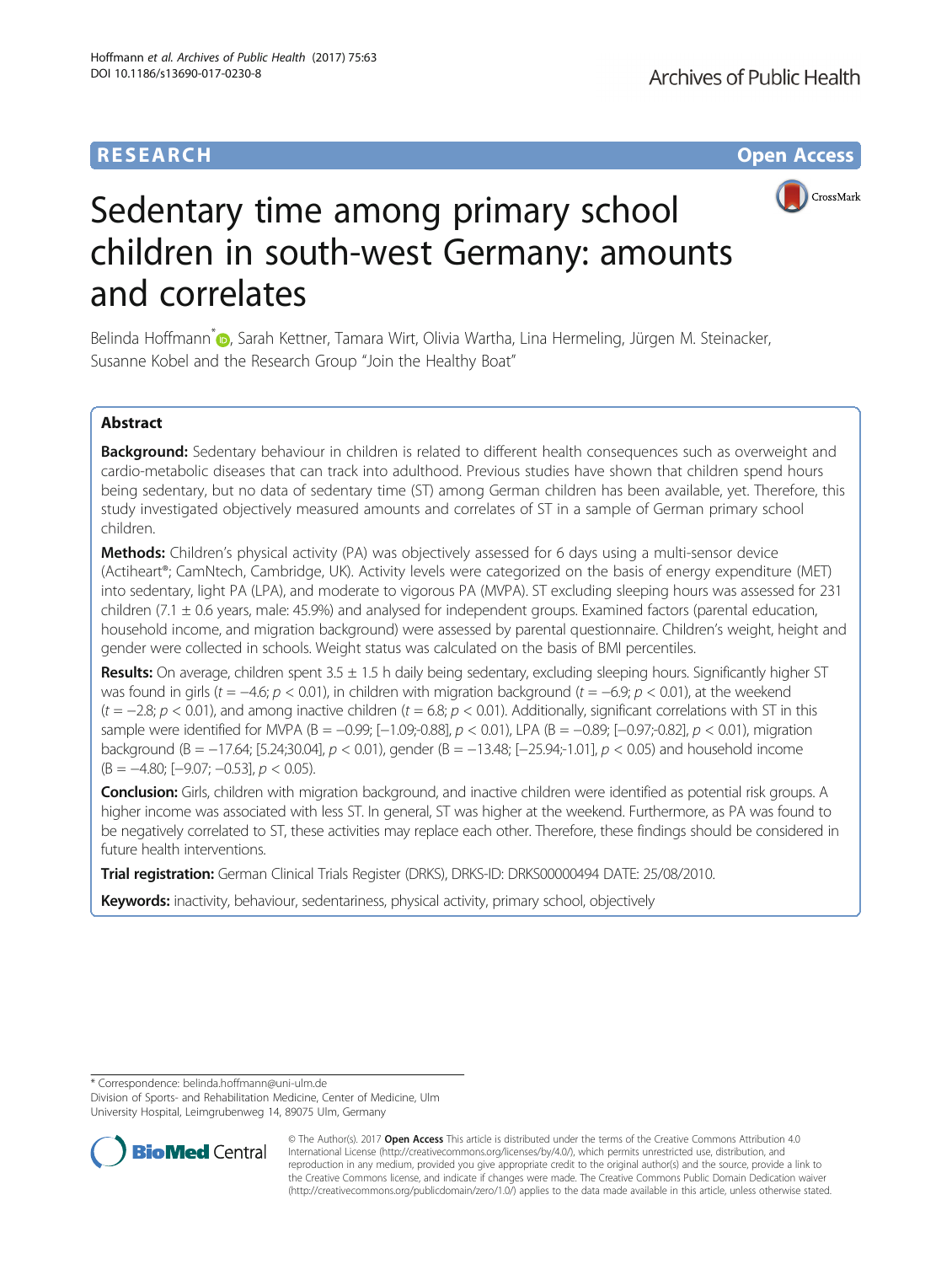## Zusammenfassung

Hintergrund: Sitzendes Verhalten bei Kindern ist mit verschiedenen, gesundheitlichen Folgen wie Übergewicht und kardiometabolischen Erkrankungen assoziiert, die bis in das Erwachsenenalter bestehen bleiben können. Studien zeigen, dass Kinder einige Zeit im Sitzen verbringen, jedoch konnten bisher keine objektiven Daten zur gesamten Sitzzeit von deutschen Kindern gefunden werden. Deshalb wurde mit der vorliegenden Studie die Sitzdauer (SD) bei Grundschulkindern in Baden-Württemberg, Deutschland, objektiv gemessen und mögliche Zusammenhänge untersucht.

Methodik: Die körperliche Aktivität (KA) der Kinder wurde objektiv 6 Tage lang mit einem Aktivitätssensor erfasst (Actiheart®; CamNtech, Cambridge, UK). Das Aktivitätsniveau wurde anhand des Energieverbrauchs in Metabolischen Äquivalenten (MET) in sitzende, leichte und moderate bis intensive KA kategorisiert. SD ohne Schlafdauer konnte für 231 Kinder bestimmt werden (7.1 ± 0.6 Jahre, Jungen: 45.9%) und wurde für unabhängige Subgruppen analysiert. Untersuchte Faktoren wie Bildungsniveau der Eltern, Haushaltseinkommen und Migrationshintergrund wurden mittels Elternfragebogen erfasst. Gewicht, Größe und Geschlecht der Kinder wurden in der Schule erhoben. Der Gewichtstatus wurde anhand von BMI Perzentilen berechnet.

Ergebnisse: Durchschnittlich verbrachten die Kinder täglich 3,5 ± 1,5 Stunden ihrer Wachzeit mit sitzenden Tätigkeiten. Signifikant höhere SD konnte für Mädchen (t = −4,6; p < 0,01), Kinder mit Migrationshintergrund (t = −6,9; p < 0,01), am Wochenende (t = −2,8; p < 0,01) und bei inaktiven Kindern (t = 6,8; p < 0,01) gezeigt werden. Außerdem ist SD signifikant mit moderater bis intensiver KA (B = −0,99; [−1,09;-0,88], p < 0,01), leichter KA (B = −0,89; [−0,97;-0,82], p < 0,01), einem Migrationshintergrund (B = −17,64; [5,24;30,04], p < 0,01), dem Geschlecht (B = −13,48; [−25,94;-1,01], p < 0,05) und dem Haushaltseinkommen (B = −4,80; [−9,07;-0,53], p < 0,05) assoziiert.

Schlussfolgerung: Mädchen, Kinder mit Migrationshintergrund und inaktive Kinder konnten als Risikogruppen identifiziert werden. Kinder aus Familien mit hohem Haushaltseinkommen sitzen weniger. Die Sitzdauer am Wochenende ist höher. Außerdem ist SD mit KA assoziiert, sodass diese Tätigkeiten sich gegenseitig ersetzen könnten. Diese Ergebnisse sollten bei künftigen Gesundheitsinterventionen, die eine Reduktion der SD und eine Erhöhung der KA bei Kindern anstreben, berücksichtigt werden.

Registration: Deutsches Register Klinischer Studien (DRKS), DRKS-ID: DRKS00000494 am 25.08.2010.

Schlüsselwörter: Sitzverhalten, objektiv, Inaktivität, körperliche Aktivität, Grundschule, Kinder

## Background

Not only insufficient physical activity (PA) but also sedentary behaviours have been shown to have adverse effects on health. Even at an early age, sedentary behaviours are associated with potential health risks such as obesity or adiposity [[1](#page-9-0)–[5](#page-9-0)], some cardio metabolic risk factors [\[6, 7](#page-9-0)], lower bone mineral density [[8](#page-9-0), [9\]](#page-9-0), poorer mental health [[10](#page-9-0)], and poorer overall physical fitness [\[2](#page-9-0), [11](#page-9-0)]. Since sedentary behaviour and its related diseases can track into adulthood [\[12, 13](#page-10-0)], potentially resulting in further health problems in later life [\[14\]](#page-10-0), this has become a growing public health concern. Children are often sedentary due to media use, especially watching television, but also nonscreen based activities such as meeting friends, motorized transport, doing homework etc. [[15](#page-10-0)]. In order to prevent children being increasingly sedentary, several recommendations suggest to limit screen-time behaviour to up to 2 h a day [\[16](#page-10-0)–[18](#page-10-0)]. However, among 6 to 12 year old European and American children sedentary behaviour ranges from 4 to 8 h a day [\[5](#page-9-0), [19](#page-10-0)–[23\]](#page-10-0). So far the sedentary behaviour of German children has rarely been investigated and

no prevalence of total sedentary time (ST) has been reported [\[3,](#page-9-0) [24](#page-10-0)]. Although associations of obesity with more than 1 h of TV time at weekdays [[24](#page-10-0)] and of "high ST" (=more than the sample's mean; including TV, PC and homework) with obesity were found [\[3](#page-9-0)], sedentary behaviour does not only refer to screen time [\[25\]](#page-10-0).

Sedentary behaviour is defined as any seated or lying activity during waking hours with an energy expenditure of ≤1.5 metabolic equivalents (MET) [[25](#page-10-0)]. Evidently, this includes time using screen media such as TV or computer, hence previous studies mainly focused on screen-time behaviours when investigating associations [[2, 3](#page-9-0), [7](#page-9-0)–[11](#page-9-0)]. However, these studies do not provide valid findings about correlates of total ST [\[23](#page-10-0)]. Further, almost all of those data were assessed subjectively, which can lead to bias and incorrect interpretations. Objective data could offer more valid information on children's activity and sedentary behaviour patterns during the day, and studies measuring children's ST objectively are increasing [\[7](#page-9-0)]. However, correlates with objectively assessed sedentary behaviour have only been examined in few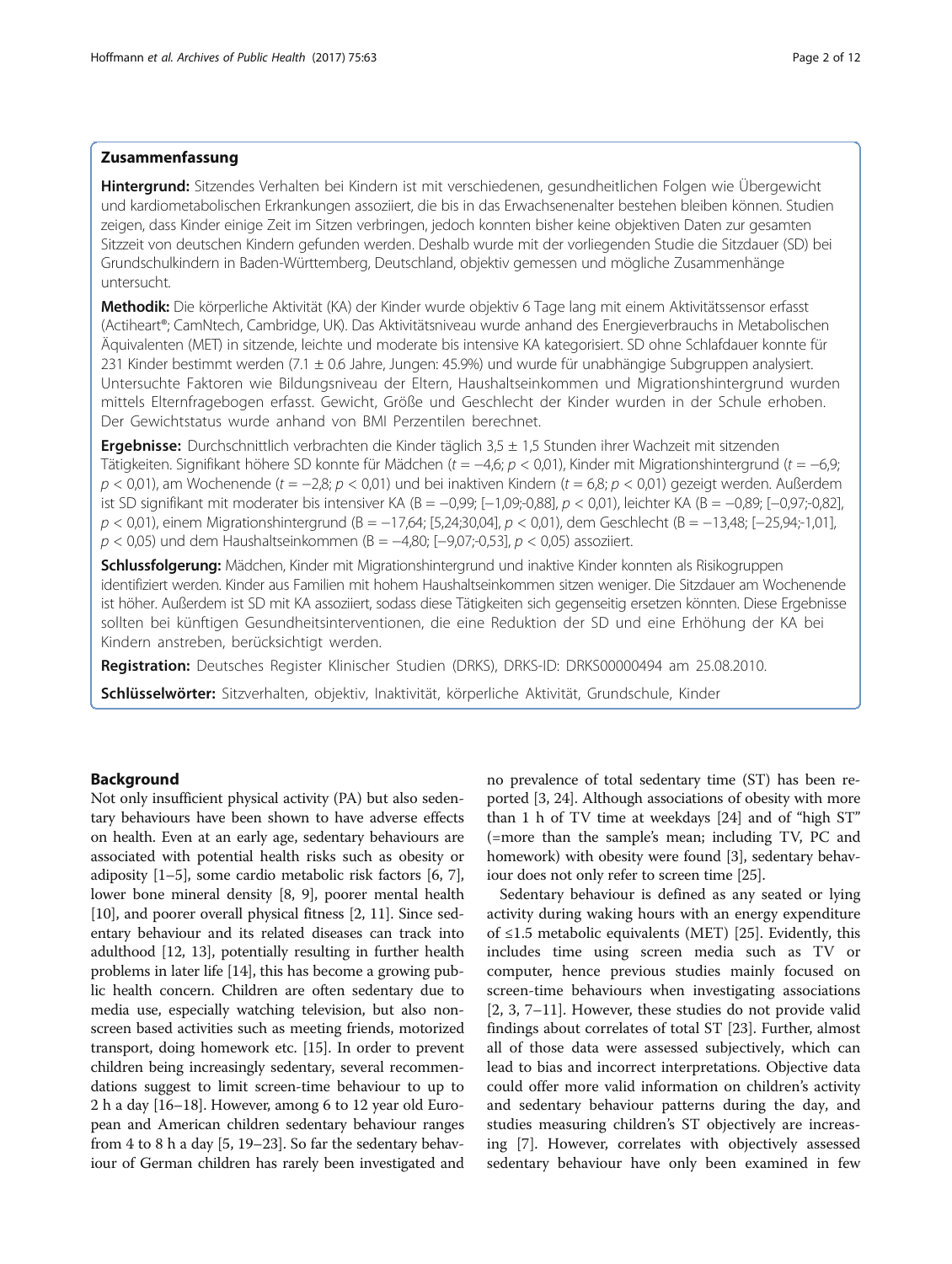studies and many associations with ST are not yet clarified. For example, some previous findings indicate that children's weight status is associated to objectively assessed ST [[1, 4, 5\]](#page-9-0). In contrast, Biddle et al. reported no such association although ST was assessed objectively as well [\[26\]](#page-10-0). Similarly, the evidence for an association between children's PA and sedentary behaviour is summarized insufficiently [\[27](#page-10-0), [28](#page-10-0)]. Two longitudinal studies measured ST objectively and reported a relation of ST with moderate to vigorous PA (MVPA) among 9 to12 year old children [\[29](#page-10-0)] and with light PA (LPA) in 12 to 16 year olds [\[30\]](#page-10-0). Further, a meta-analysis found a weak but significant negative relation ( $r = -0.449$ ) of objectively assessed ST with overall PA in young people (< 18 years) [[28](#page-10-0)]. According to the current state of research, there seems to be an association of overall ST and different PA levels [[28](#page-10-0)–[30\]](#page-10-0), even though this is based only on few studies and small evidence yet. Further, based on very few studies primarily with (according to Carson et al.) very low or medium quality [\[7](#page-9-0)], objectively assessed total sedentary behaviour might be linked to obesity or unfavourable body composition [\[1](#page-9-0), [4](#page-9-0), [5](#page-9-0), [7](#page-9-0)], to low cardiorespiratory fitness and to some cardiovascular risk factors (e.g. low HDL cholesterol level, clustered risk score) [[7\]](#page-9-0).

Because there is still a lack of consistent findings and understanding about potentially influencing (health-related) factors and possible risk groups, it is essential to identify those in order to be able to reduce ST. Most of the previously investigated determinants are not modifiable (e.g. age, gender, migration background, ethnicity), and others are difficult to change (e.g. parental education level, household income) [\[27](#page-10-0), [31](#page-10-0)]. But there are also some health-related behaviours and factors such as overweight and PA which – even though a challenge - can be modified. Therefore, such behaviours and factors

should be examined more often in relation to ST and should be targeted in order to reduce ST [[28\]](#page-10-0). This seems especially important, because only one half of German primary school children meet the current WHO activity guideline [\[32](#page-10-0)] of at least 60 min of MVPA per day [[33\]](#page-10-0). Correspondingly, according to the definition, 50% of German children are classed as inactive [[25\]](#page-10-0). Additionally, about 15% of German children between the ages of 3 and 17 are overweight or obese [\[34](#page-10-0)], also highlighting the need for action regarding a reduction of ST and an increase of PA.

In order to design and develop effective health promoting programs tackling those issues, a greater insight – based on valid data - on correlates and amounts of sedentary behaviour is necessary. Since there are no data on objectively measured total ST among German primary school children, the aim of this study is to objectively assess the amount of daily ST in those children and investigate potential risk groups. Further it was aimed to investigate correlates of ST, focusing on activity levels and weight status as important (modifiable) health-related issues.

## Methods

For this investigation, baseline data of 1947 primary school children who took part in the evaluation of the health promotion program "Join the Healthy Boat", the so-called "Baden-Württemberg Study" in south-west Germany was available. The program was implemented by trained teachers striving to achieve sufficient physical activity, healthy diet and less media use in primary school children. Protocol and study design have been described elsewhere [\[35\]](#page-10-0). For the collection of objectively assessed ST and PA data, a sub-sample of 384 children was investigated. Parents provided written, informed consent and children their assent. As seen in Fig. 1, valid

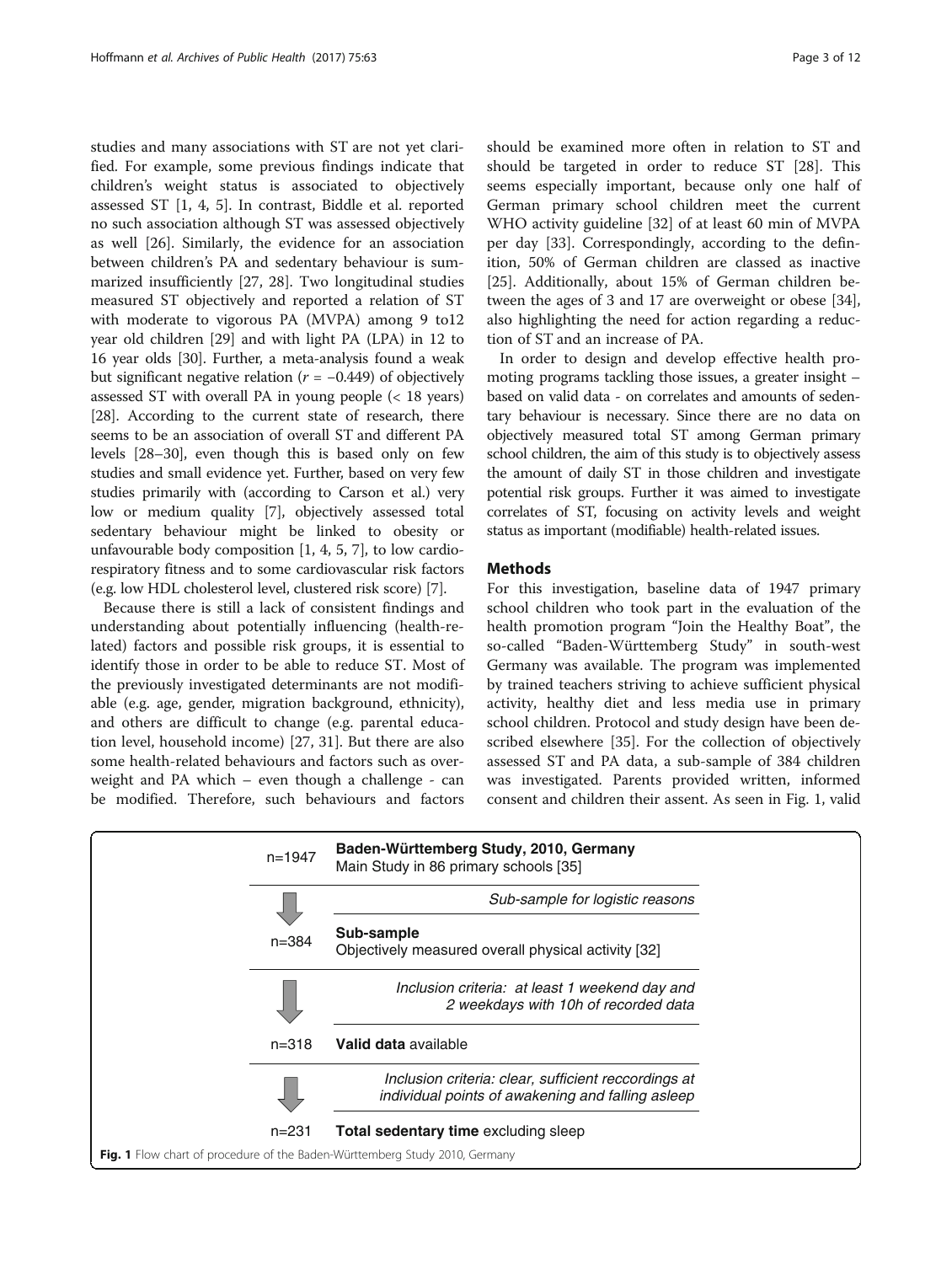data to calculate ST were available for 231 children (45.9% male; 7.1 ± 0.6 years; 24.5 ± 4.8 kg; BMI  $15.9 \pm 2.1$  kg/m; BMI percentiles  $47.4 \pm 26.9$ ).

## Assessment of ST

ST was assessed by a multi-sensor device (Actiheart<sup>®</sup>; CamNtech, Cambridge, UK), which was validated for assessing PA in children [[36\]](#page-10-0). The sensor was worn for 24 h a day for six consecutive days. It was fitted to the child's chest at school by trained staff. Parents were instructed how to re-fit the device in case of detaching. Recordings had to be available for at least 10 h per day including at least 1 day of the weekend and two weekdays [\[37\]](#page-10-0). First and last day of the recording were excluded from the analysis. Heart rate in beats per minute (bpm) and one-dimensional bodily acceleration in counts per minute (cpm) were recorded using 15 s epochs. Energy expenditure was calculated using the branched model approach [[36\]](#page-10-0) with Actiheart<sup>®'</sup>s captive software [[38](#page-10-0)], expressed in metabolic equivalents  $(MET = (REE + AEE)/REE)$ . Individual resting metabolic rate was calculated on the basis of the Schofield equation [[39\]](#page-10-0). The standard definition of energy expenditure ≤1.5 MET was used as a threshold to identify total ST [[25\]](#page-10-0). Additionally, PA levels were classified conventionally into LPA >1.5 to <3.0 MET and MVPA  $\geq$ 3.0 MET [[40\]](#page-10-0). Individual daily sleeping time was subtracted from daily assessed recording time to quantify waking time being sedentary (= total ST). Therefore, individual sleeping time was identified for every analysed day by an obvious increase and drop of heart rate for the point of awakening and falling asleep, respectively. Two experts independently set time point of awakening and falling asleep when recordings were complete and clear. In case of disagreement, a third expert was involved. Subsequently, total ST per day was calculated as: mean total  $ST = [(mean ST weekday \times 5) + (mean ST weekend$ day  $\times$  2)]/7.

#### Examined correlates and groups

Anthropometric data were assessed at school by trained staff using standardized procedures [\[41](#page-10-0)]. Height was measured to the nearest 0.1 cm using a stadiometer and weight to the nearest 0.05 kg (Seca 213 and Seca 862, respectively, Seca Weighing and Measuring Systems Hamburg, Germany). BMI was calculated (kg/m<sup>2</sup>) and classified into percentiles according to the German definition by Kromeyer-Hauschild et al. [[42](#page-10-0)]. Calculated BMI percentiles (BMIPCT) were categorized into underweight (≤10 percentiles), normal weight (>10 to ≤90 percentiles), overweight (>90 to  $\leq$ 97 percentiles) and obese (>97 percentiles) for children's weight status. Child related (gender, age, migration background) and family related factors (parental education and household income)

were assessed by parental questionnaire. The level of parental education was assessed by the highest educational level of parents or of a single parent based on CASMIN levels (primary, secondary and tertiary) [\[43](#page-10-0)]. Household income was assessed according to the seven categories of the Winkler-Index [\[44\]](#page-10-0). Migration background was defined as 1) having at least one parent who was born abroad or 2) a parent speaking to their child in a foreign language during the first 3 years of the child's life. Group differences were investigated separately for gender, day, migration background, weight status, and activity level. According to the definition, children not reaching 60 min of MVPA daily were classified as inactive [\[25](#page-10-0)].

#### Statistical analysis

Descriptive analyses of participants' characteristics and prevalence of ST (means, standard deviations) were performed. Differences of the sub-sample's characteristics compared to the whole sample where tested using Chisquare test for categorical and independent t-test for continuous variables, respectively. Normality of ST was tested using Kolmogorov-Smirnov test and did not reach significance. T-tests for independent samples were also used to investigate group differences in mean ST. To identify correlates of sedentary behaviour Pearson correlation coefficients and a multiple linear regression model were calculated using data on the correlates in their original measurement units. The factor age was excluded from the regression model because 94.4% of the sample were 6 or 7 years old. For statistical analysis SPSS Statistics 21 (IBM Corp. Armonk, NY, USA) was used with a level of significance set to  $p \leq 0.05$ .

## Results

Characteristics of the sample are listed in Table [1](#page-4-0). The sub-sample  $(n = 231)$  did not differ from the whole study sample in descriptive characteristics (gender, age, height, body weight, BMI percentiles (BMIPCT), migration background, parental education and household income). Differences between boys and girls within the sample were found in the variables: migration background, secondary parental education level, PA levels (MVPA, ST, inactivity, and activity in sports club) and for recording times of the device. On average, participants spent  $3.5 \pm 1.5$  h being sedentary per day excluding sleeping hours. This amount of ST corresponds to 24.8% of children's awake time, while MVPA amounts to 15.8% and LPA to 59.4% of their awake time. Mean ST ranged from 0.5 up to 7.8 h. As seen in Fig. [2,](#page-5-0) most of the children (63.6%;  $n = 147$ ) spent between 2 and 5 h being sedentary every day. 45 children (16.9%) spent less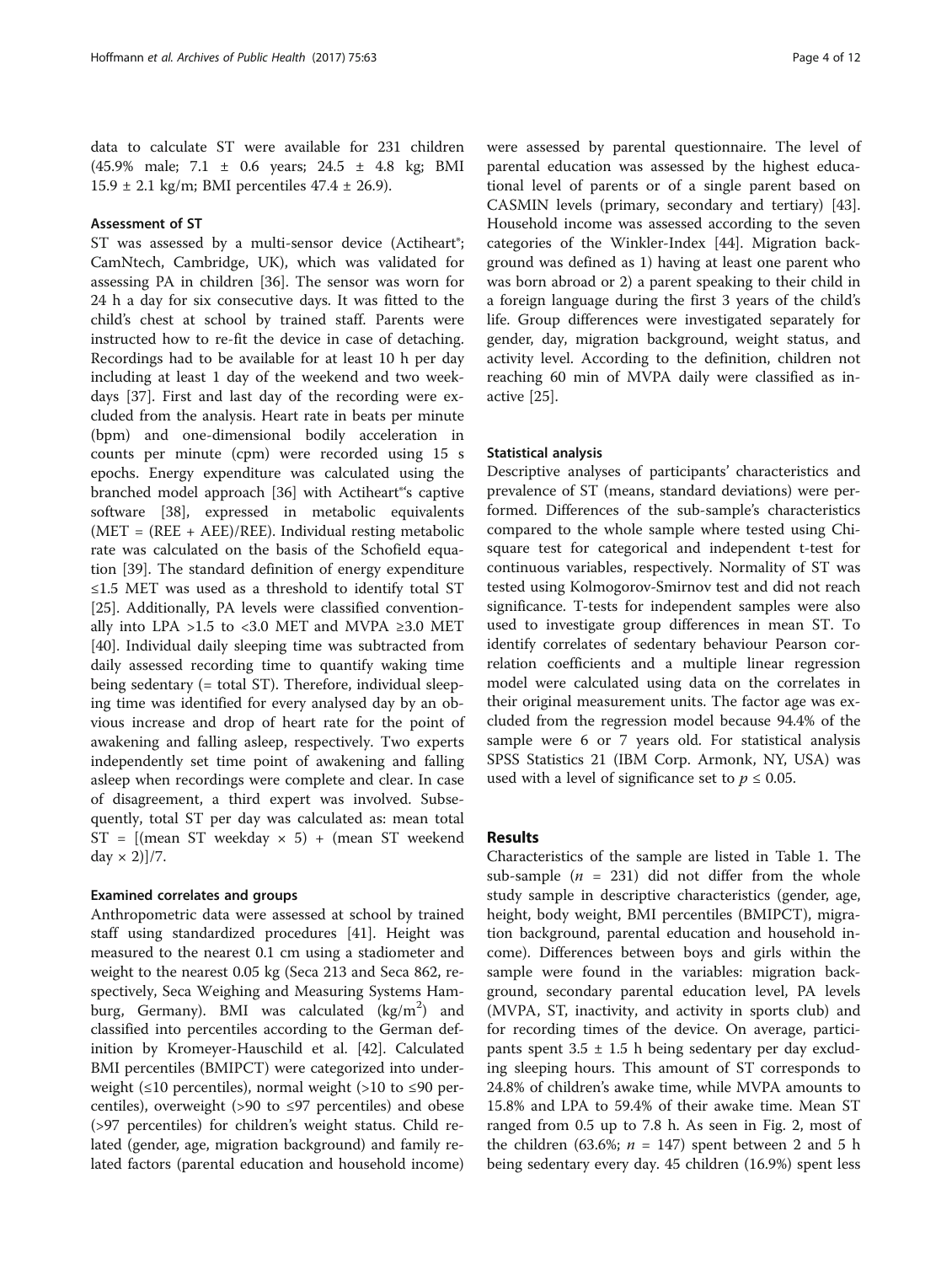<span id="page-4-0"></span>

| <b>Table 1</b> Characteristics of the sub-sample: Primary school children of the Baden-Württemberg Study 2010. Germany |  |  |
|------------------------------------------------------------------------------------------------------------------------|--|--|
|------------------------------------------------------------------------------------------------------------------------|--|--|

|                                          | n   | Total         | n   | Boys          | n   | Girls         | $p$ -value |
|------------------------------------------|-----|---------------|-----|---------------|-----|---------------|------------|
| Number (%)                               | 231 | 100           | 106 | 45.9          | 125 | 54.1          | 0.211      |
| Age (years; mean, SD)                    | 231 | 7.1(0.6)      | 106 | 7.1(0.6)      | 125 | 7.1(0.6)      | 0.606      |
| Height (cm; mean, SD)                    | 231 | 123.6(6.0)    | 106 | 123.9(6.3)    | 125 | 123.4 (5.9)   | 0.651      |
| Weight (kg; mean, SD)                    | 231 | 24.5 (4.8)    | 106 | 24.9 (5.1)    | 125 | 24.2 (4.5)    | 0.216      |
| BMI (kg/m <sup>2</sup> ; mean, SD)       | 231 | 15.9(2.1)     | 106 | 16.1(2.1)     | 125 | 15.8(2.2)     | 0.079      |
| BMIPCT <sup>1</sup> (mean, SD)           | 231 | 47.4 (26.9)   | 106 | 49.8 (26.1)   | 125 | 45.4 (27.4)   | 0.155      |
| Weight status <sup>2</sup>               |     |               |     |               |     |               |            |
| Underweight (n, %)                       | 231 | 16 (6.9)      | 106 | 5(4.7)        | 125 | 11(8.8)       | 0.134      |
| Normal weight (n, %)                     | 231 | 194 (84.0)    | 106 | 90 (84.9)     | 125 | 104 (83.2)    | 0.315      |
| Overweight (n, %)                        | 231 | 11(4.8)       | 106 | 6(5.7)        | 125 | 5(4.0)        | 0.763      |
| Obese (n, %)                             | 231 | 10(4.3)       | 106 | 5(4.7)        | 125 | 5(4.0)        | 1.000      |
| Migration background (n, %)              | 200 | 53 (26.5)     | 86  | 15 (17.4)     | 114 | 38 (33.3)     | $0.012*$   |
| Household income $(n, %)^3$              |     |               |     |               |     |               |            |
| < 1250€                                  | 187 | 6(3.2)        | 80  | 1(1.2)        | 107 | 5(4.7)        | 0.102      |
| > 1250€ < 1750€                          | 187 | 17(9.1)       | 80  | 6(7.5)        | 107 | 11(10.3)      | 0.225      |
| > 1750€ < 2250€                          | 187 | 20 (10.7)     | 80  | 9(11.2)       | 107 | 11(10.3)      | 0.665      |
| > 2250€ < 3000€                          | 187 | 49 (26.2)     | 80  | 23 (28.8)     | 107 | 26 (24.3)     | 0.668      |
| > 3000€ < 4000€                          | 187 | 48 (25.6)     | 80  | 19 (23.8)     | 107 | 29 (27.1)     | 0.149      |
| > 4000€ > 5000€                          | 187 | 25 (13.4)     | 80  | 10(12.5)      | 107 | 15 (14.0)     | 0.317      |
| > 50006                                  | 187 | 22 (11.8)     | 80  | 12 (15.0)     | 107 | 10(9.3)       | 0.670      |
| Parental education (n, %) <sup>4</sup>   |     |               |     |               |     |               |            |
| primary                                  | 194 | 28 (14.4)     | 83  | 12 (14.5)     | 111 | 16 (14.4)     | 0.450      |
| secondary                                | 194 | 100 (51.5)    | 83  | 38 (45.8)     | 111 | 62 (55.9)     | $0.016*$   |
| teritary                                 | 194 | 66 (34.1)     | 83  | 33 (39.7)     | 111 | 33 (29.7)     | 1.000      |
| Number of siblings (mean, SD)            | 196 | 1.5(0.9)      | 83  | 1.45(0.8)     | 113 | 1.6(1.0)      | 0.286      |
| Inactive (daily MVPA $<$ 60 min); (n, %) | 231 | 120 (51.9)    | 106 | 32 (30.2)     | 125 | 88 (70.4)     | $0.000**$  |
| Active in sports club (n, %)             | 231 | 157 (68.0)    | 106 | 65 (61.3)     | 125 | 92 (73.6)     | $0.047*$   |
| Per week (min) <sup>a</sup>              | 156 | 130.0 (82.2)  | 64  | 136.3 (81.8)  | 92  | 125.7 (82.7)  | 0.334      |
| Recording times (min/day; mean, SD)      | 231 | 1424.8 (32.9) | 106 | 1419.8 (39.4) | 125 | 1429.1 (25.6) | $0.040*$   |
| Sleep (min/day; mean, SD)                | 231 | 590.2 (39.1)  | 106 | 585.6 (37.6)  | 125 | 594.0 (40.1)  | 0.115      |
| ST (min/day; mean, SD)                   | 231 | 210.7 (89.1)  | 106 | 182.8 (80.9)  | 125 | 234.4 (89.2)  | $0.000*$   |
| LPA (min/day; mean, SD)                  | 231 | 504.6 (67.8)  | 106 | 503.9 (70.4)  | 125 | 505.3 (65.8)  | 0.819      |
| MVPA (min/day; mean, SD)                 | 231 | 134.5 (57.4)  | 106 | 167.7 (55.5)  | 125 | 106.3 (41.9)  | $0.000*$   |

 $\ast\ast$ significant at the level p<0.01;  $\ast$ significant at the level p<0.05;  $^1$ Body mass index percentiles by Kromeyer-Hausschild et al., [[42](#page-10-0)];  $^2$ classified by BMIPCT of Kromeyer-Hausschild et al., [\[42](#page-10-0)]; <sup>3</sup>net income classified by Winkler & Stolzenberg, [\[44](#page-10-0)]; <sup>4</sup>CASMIN level by Brauns et al., [[43\]](#page-10-0); <sup>5</sup>moderate to vigorous physical activity,<br><sup>a</sup>nne parent did not fill out minutes in sperts <sup>a</sup>one parent did not fill out minutes in sports club, but indicated that the child is active in sports club

than 2 h and 40 children (19.5%) accumulated more than 5 h of daily ST.

Four of the investigated group differences (gender, day, activity, and migration background) were significant in the t-test univariate analyses. As seen in Table [2,](#page-5-0) girls spent on average  $51.6 \pm 8.3$  min more with ST than boys  $(t = -4.6; p < 0.01)$ . At the weekend, children spent an average of  $40.0 \pm 7.9$  min more being sedentary than at weekdays ( $t = -2.8$ ;  $p < 0.01$ ). The largest difference of mean ST was found between children meeting or not

meeting the PA guideline of the WHO; mean ST was 73.4 ± 14.0 min higher among inactive children, i.e. children who did not meet the WHO PA guideline  $(t = 6.8;$  $p < 0.01$ ). Further, children with migration background spent 39.3 ± 7.3 min more being sedentary each day than children without migration background ( $t = -6.9$ ;  $p < 0.01$ ). ST of normal weight children did neither differ significantly from overweight and obese children  $(t = -1.27; p = 0.21)$  nor from underweight children  $(t = -0.58; p = 0.57).$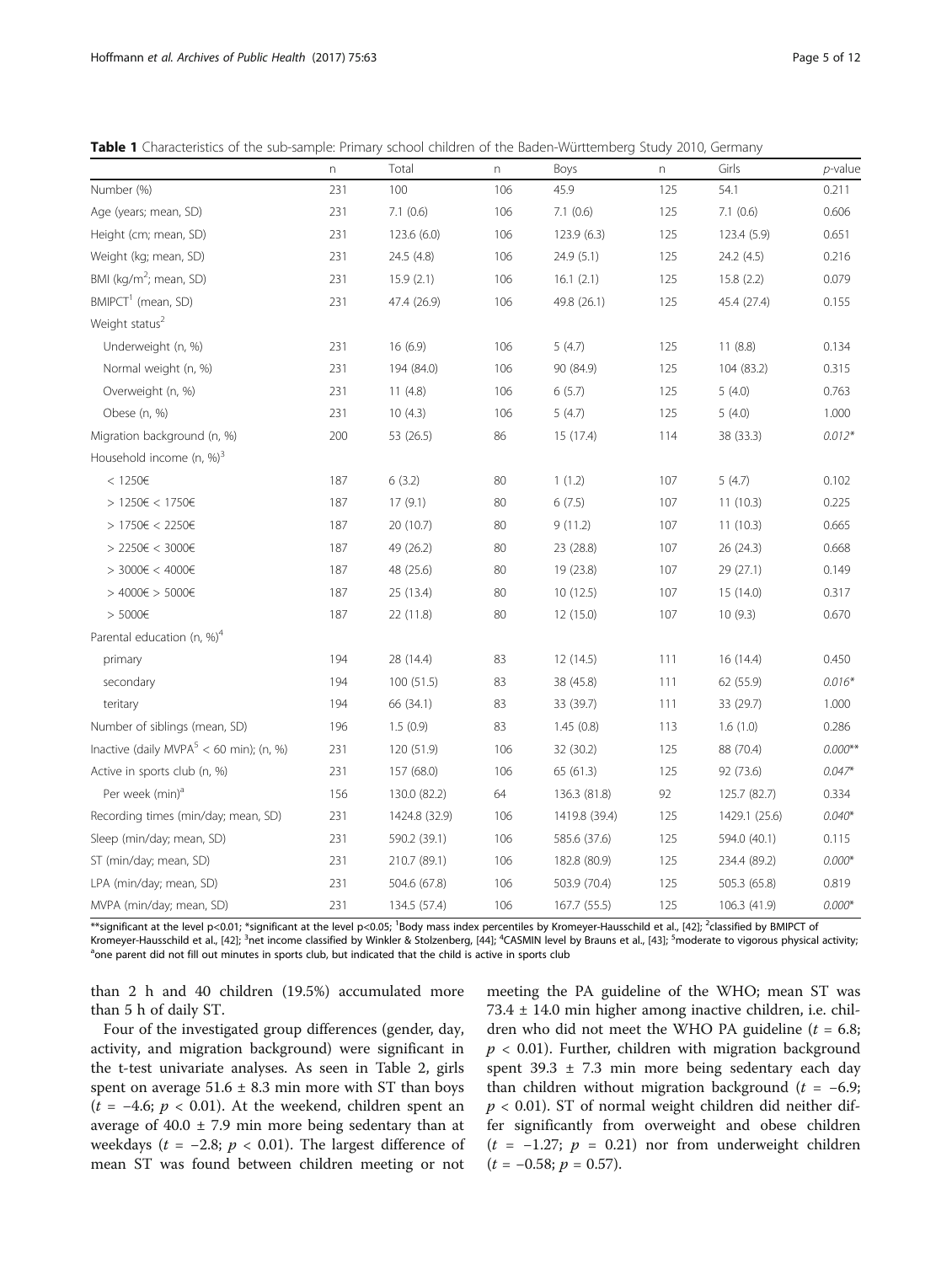<span id="page-5-0"></span>

Investigated correlations with ST were high for MVPA  $(r = -0.600; p < 0.01)$  and LPA  $(r = -0.656; p < 0.01)$ , moderate for gender ( $r = 0.289$ ;  $p < 0.01$ ) and weak for migration background ( $r = -0.198$ ;  $p < 0.01$ ) and household income ( $r = -0.177$ ;  $p < 0.05$ ). All identified correlations remained significant when combined in the multiple linear regression model: MVPA (B = −0.99;  $[-1.09; -0.88], p < 0.01$ , LPA (B = -0.89;  $[-0.97; -0.82],$  $p < 0.01$ ), migration background (B = 17.64; [5.24;30.04],  $p < 0.01$ ), gender (B = -13.48; [-25.94;-1.01],  $p < 0.05$ ) and parental household income  $(B = -4.80; [-9.07;$  $-0.53$ ],  $p < 0.05$ ), as shown in Table [3](#page-6-0). The model explained 85.9% ( $r^2$  = 0.859) of variance in ST. When separate analyses were conducted for boys and girls, LPA and MVPA remained significant correlates of ST in both genders. Migration background remained significant for

girls only, but household income was no longer a significant correlate of ST.

## **Discussion**

This study analysed objectively measured ST among primary school children in south-west Germany and investigated group differences and correlates. Higher amounts of ST were found in girls, children with migration background, among inactive children (MVPA <60 min/day) and also at weekends. Furthermore, PA levels, migration background, gender, and household income were associated with ST in this sample. On average, children spent 3.5 h a day being sedentary, which accounts for approximately a quarter of children's awake time. In comparison to other countries and samples, the average amount of ST in primary school children in this study appear low.

| Table 2 Daily sedentary time in minutes (mean (SD)), in the whole sample and by gender separated for independent groups |  |  |
|-------------------------------------------------------------------------------------------------------------------------|--|--|
| (Baden-Württemberg Study 2010, Germany)                                                                                 |  |  |

|                                                        | n.  | Total                     | n.  | <b>Boys</b>  | n.  | Girls         | p-value  |
|--------------------------------------------------------|-----|---------------------------|-----|--------------|-----|---------------|----------|
| Total                                                  | 231 | 210.7 (89.1)              | 106 | 182.8 (80.9) | 125 | 234.4 (89.2)  | $0.000*$ |
| Weekend                                                | 231 | 239.3 $(103.3)^b$         | 106 | 205.4 (92.9) | 125 | 268.1 (103.2) | $0.000*$ |
| Weekday                                                | 231 | 199.3 (95.4)              | 106 | 173.8 (88.3) | 125 | 220.9 (96.1)  | $0.000*$ |
| Inactive children (daily MVPA $<$ 60 min) <sup>a</sup> | 120 | 246.0 (87.8) <sup>b</sup> | 32  | 210.0 (85.3) | 88  | 259.0 (85.5)  | $0.006*$ |
| Active children (daily MVPA $1 > 60$ min)              | 111 | 172.6 (73.8)              | 74  | 171.1 (76.5) | 37  | 175.8 (69.0)  | 0.752    |
| Children with migration background                     | 53  | 242.6 $(81.0)^b$          | 15  | 234.2 (80.5) | 38  | 245.9 (82.0)  | $0.000*$ |
| Children without migration background                  | 147 | 203.3 (88.3)              | 71  | 174.5 (75.0) | 76  | 230.3 (91.7)  | 0.641    |
| Underweight children <sup>2</sup>                      | 16  | 200.5 (110.4)             | 5   | 146.5 (74.4) | 11  | 225.1 (118.1) | 0.197    |
| Normal weight children <sup>3</sup>                    | 194 | 213.0 (88.0)              | 90  | 186.8 (81.9) | 104 | 237.5 (86.8)  | $0.000*$ |
| Overweight/obese children <sup>4</sup>                 | 21  | 188.6 (82.2)              | 11  | 166.7 (76.9) | 10  | 212.6 (84.9)  | 0.210    |

\*significant gender differences (p<0.01); <sup>a</sup>daily MVPA <60 min; <sup>b</sup>significant group differences (p<0.01); <sup>1</sup>moderate to vigorous physical activity; <sup>2</sup>≤ 10 body mass index percentiles by Kromeyer-Hausschild et al., [[42](#page-10-0)]; <sup>3</sup>> 10 ≤ 90 body mass index percentiles by Kromeyer-Hausschild et al., [\[42\]](#page-10-0); <sup>4</sup>> 90 body mass index percentiles by Kromeyer-Hausschild et al., [\[42\]](#page-10-0)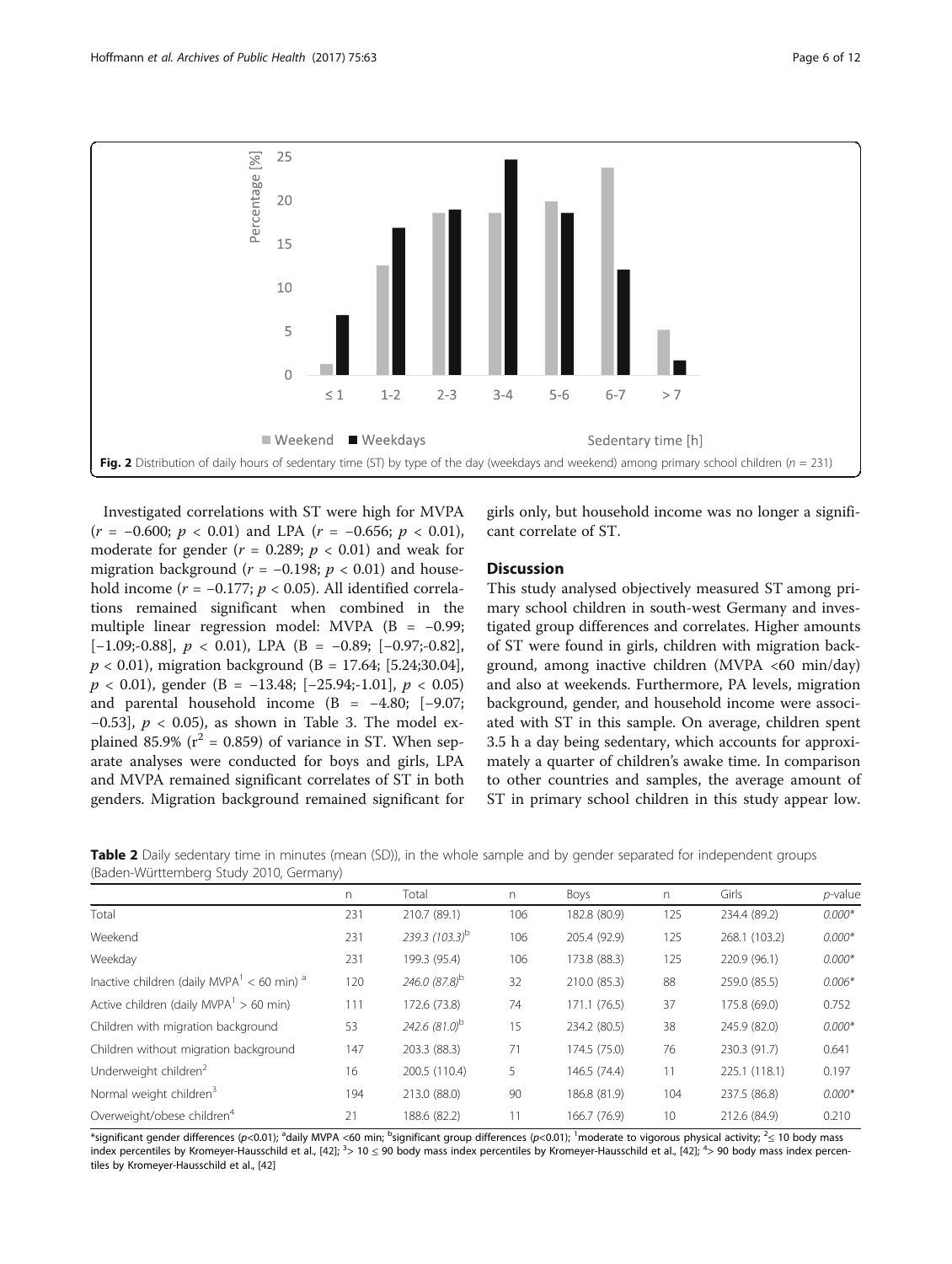|                                       | Total $(r^2 = 0.859)$ |                   | Boys ( $r^2$ = 0.823) |                  | Girls ( $r^2$ = 0.862) |                  |
|---------------------------------------|-----------------------|-------------------|-----------------------|------------------|------------------------|------------------|
|                                       | В                     | CI [95%]          | B                     | CI [95%]         | B                      | CI [95%]         |
| MVPA <sup>1</sup>                     | $-0.99**$             | $-1.094: -0.878$  | $-0.98**$             | $1.125; -0.825$  | $-0.98**$              | $-1.170: -0.797$ |
| LPA <sup>2</sup>                      | $-0.89**$             | $-0.972; -0.815$  | $-0.86***$            | $0.992; -0.733$  | $-0.91**$              | $-1.023; -0.802$ |
| Weight status (BMIPCT) <sup>3</sup>   | 0.15                  | $-0.061; 0.362$   | 0.31                  | $-0.044; 0.655$  | 0.05                   | $-0.240; 0.337$  |
| Migration background                  | $-17.64**$            | 5.236; 30.039     | 17.78                 | $-6.154; 41.717$ | $18.54*$               | 3.362; 33.721    |
| Parental education level <sup>4</sup> | 6.19                  | $-3.518; 15.900$  | 7.49                  | $-7.675; 22.654$ | 3.44                   | $-9.998; 16.883$ |
| Household income <sup>5</sup>         | $-4.80*$              | $-9.074: -0.525$  | $-3.24$               | $-10.265; 3.786$ | $-4.90$                | 10.640; 0.838    |
| Gender                                | $-13.48*$             | $-25.944; -1.007$ |                       |                  |                        |                  |

<span id="page-6-0"></span>Table 3 Correlates of sedentary time (linear regression model) in German primary school children (Baden-Württemberg Study 2010)

\*\*significant at the level p<0.01; \*significant at the level p<0.05; CI = 95% of confidence interval; <sup>1</sup> moderate to vigorous physical activity; <sup>2</sup>light physical activity; 2011 the level post of all activity; 2011 the l body mass index percentiles by Kromeyer-Hausschild et al., [[42\]](#page-10-0); <sup>4</sup>CASMIN level by Brauns et al., [\[43](#page-10-0)]; <sup>5</sup>net income classified by Winkler & Stolzenberg, [[44\]](#page-10-0)

Former international studies with objectively assessed ST showed that children aged 6 to 11 years spend between 4 and 6 h daily being sedentary [\[5](#page-9-0), [19](#page-10-0)–[23\]](#page-10-0). For example, Griffith et al. [[22\]](#page-10-0) found mean ST of 6.4 h in 7 to 8 year old children in the UK using accelerometers, and in 6–11 year old American children an average of about 6 h of ST was measured using Actigraph® [[21](#page-10-0)]. Further, Nilsson et al. [\[20](#page-10-0)] reported mean ST between 4 and 6 h per day in 9-year old European children. Similar, averages of about 6 h of ST among Finnish 6 to 8 year olds using Actiheart® were shown by Collings et al. [[5\]](#page-9-0). Mean ST in this study's sample is not as high as in slightly older aged or even similar aged children of other countries, but no comparable data of German children's ST is available. It must be noted that in contrast to many other countries, in Germany school finishes at lunch time, resulting in the afternoon being mainly spare time for primary school children. Since on average, German primary schools cover 3.75 h of teaching time (without breaks) a day [\[45](#page-10-0)], children have roughly 7 to 8 h of spare time to fill. Further, the use of different methods and assessments of ST can also result in varying amounts [[46\]](#page-10-0). Different devices can cause discrepancies, e.g. uniaxial vs. multiaxial measures or measures combined with heart rate as used in this study. Depending on the sensor, different units (counts, calories or joules, MET) and thresholds to estimate ST are used in other studies. For example thresholds from cpm < 50 up to cpm < 800 were found to result in 27% up to 82% of after-school ST in adolescents [\[15\]](#page-10-0).

Nevertheless, this leads to the question, whether the defined classification of energy expenditure ≤1.5 MET is a suitable threshold to assess ST in children. In a study by Sasaki et al. [[46](#page-10-0)], energy expenditure for different activities was summarized. Depending on the method of calculation, different metabolic equivalents for the same activities were found among 11 to 18 year olds [\[46\]](#page-10-0). For example, doing crafts would be classified as LPA when standard resting metabolic rate (RMR) of 3.5 ml/min/kg was used ( $MET_{\text{standard}} = 2.4 \pm 0.3$ ), while predicted RMR

using Schofield equation (MET<sub>predicted</sub> = 1.6  $\pm$  0.2) and measured RMR ( $MET_{measured} = 1.5 \pm 0.2$ ) resulted in the same activity being classified as LPA or ST [\[46](#page-10-0)]. Sasaki et al. [[46](#page-10-0)] also shows that predicted RMR using the Schofield equation (RMR =  $5.2 \pm 0.6$ ) is much closer to measured RMR of children (RMR =  $5.5 \pm 1.1$ ) than the commonly used 3.5 ml/min/kg among adults. In order to calculate more realistic energy expenditure of children this difference of RMR also needs to be considered. However, another study with 7 to 13 year olds showed that even if energy expenditure was calculated with individual resting metabolic rates, boys were sedentary at  $1.5 \pm 0.3$  MET and girls at  $1.7 \pm 0.5$  MET [[47\]](#page-10-0). As for sedentary activities in children MET varied up to 2.2 ml/ min/kg, there remains a possibility to underestimate ST using 1.5 MET as a threshold. This could explain very low amounts of below 2 h of ST as found in a small proportion of this sample. On the other hand, there is also the possibility that previous findings (of Collings et al., [[5\]](#page-9-0)) may overestimate ST in children due to nonindividual calculation of sleep. Additionally, environmental conditions may cause differences, similar to overall PA levels which have been shown to vary up to 20% for different countries in 9 to 10 year olds [[48\]](#page-10-0).

In order to clarify that, studies with comparable assessments and study samples are necessary. Similarly, standardized classification of energy expenditure of ≤1.5 MET should be further investigated in children. Therefore, it can be concluded, that amounts of ST differ for countries, samples and used methods, even among objectively assessed data.

## PA level

In contrast to the existing assumption that only a weak association of ST and PA exists [[28\]](#page-10-0), higher amounts of ST among inactive children (MVPA < 60 min/day) as well as relatively high negative correlations of ST with MVPA and LPA were found in this study. Stronger associations may result from objective assessment in comparison to studies collecting subjective data [[28\]](#page-10-0). Studies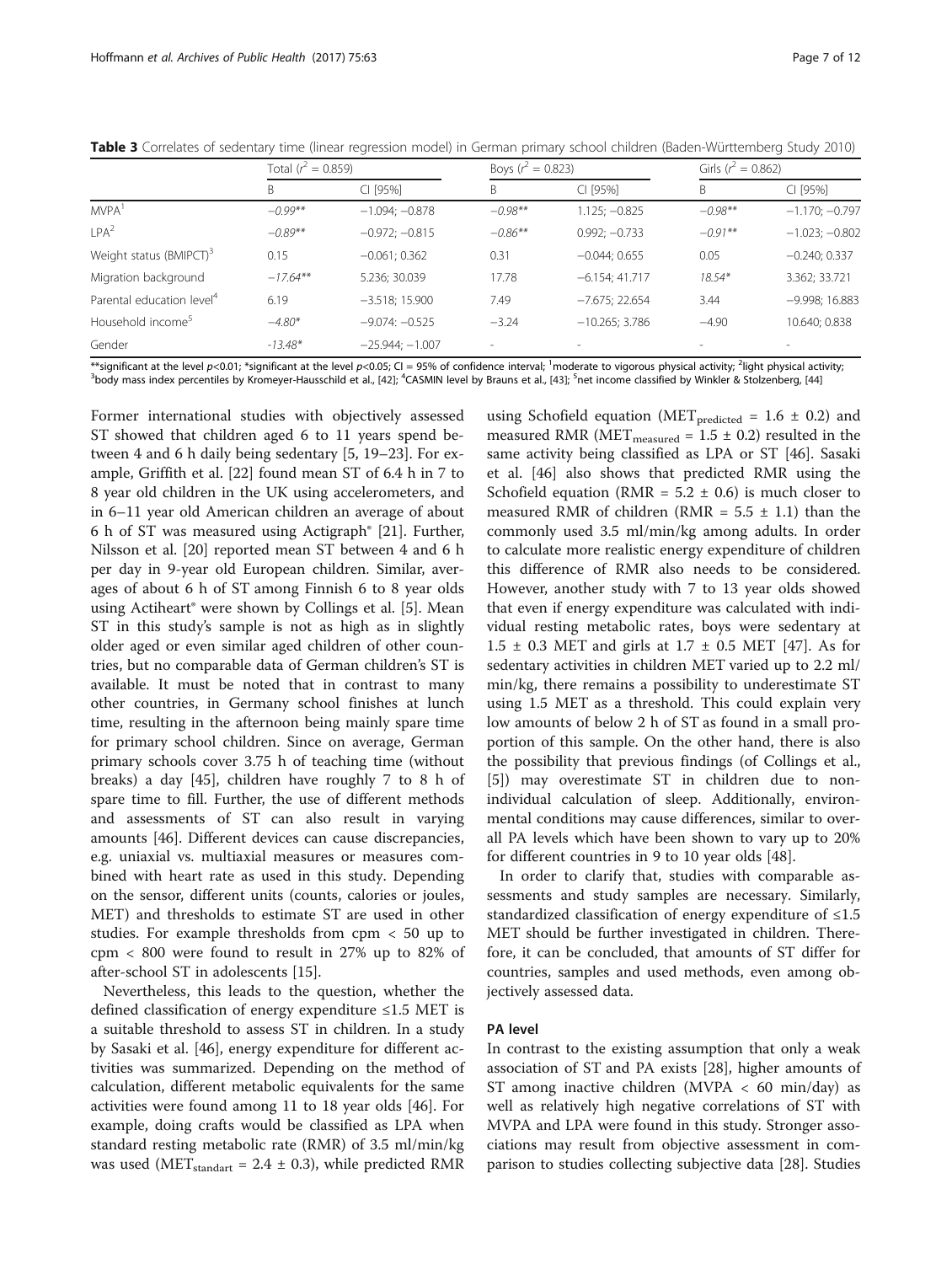also used different thresholds and methods to measure PA, which possibly also caused the variety of previous findings. Moreover, the very low age range may lead to a stronger correlation. Even though, similar to our results, the large cross-sectional STOPP study ( $n = 1538$ ) reported a very high negative between-subjects correlation (r = −0.837) of objectively assessed ST and MVPA among 6 to 10 year old Swedish. Wrist-worn accelerometers (Actiwatch®) were used to assess children's activity and energy expenditure was calculated in MET. The same definition for sedentary behaviour of energy expenditure <1.5 MET was used, while 332 cpm were set as cut-off point for calculating ST [[49](#page-10-0)]. Also supporting this relationship, a longitudinal study with 9 and 12 year old children found that a higher decline in MPVA (β: −1.66) was significantly associated with a higher increase of ST, while attendance at sport clubs was significantly associated with a smaller increase of ST (β:  $-2.04$ ). Accelerometers (ActiGraph® GT1M) and a cut-off point of <100 cpm was used to assess ST of 365 children in northeast England [[29](#page-10-0)]. Even though this association still needs to be further investigated, the current findings indicate that more MVPA might have a reducing effect on total ST in children. As children's activity behaviour is modifiable, children's ST should be reduced while MVPA should be increased to at least 60 min a day or more, as recommended [\[33\]](#page-10-0). Though, in order to achieve this common goal, parental support is necessary. It has been shown that if parents are active in sports clubs, there is a greater likelihood that their children are also physically active in sports clubs [[50\]](#page-10-0). In addition, a review concluded out of four studies (with objective and subjective assessment), that among 4 to 12 year old children a positive connection of boys' overall PA with parental PA exists [\[51](#page-10-0)], pointing at the importance of parents being active role models. Therefore, interventions promoting more PA and less ST should not only target children but also their parents.

#### Weekdays

Further, this research shows that children do not seem to compensate ST of school lessons at the weekend. Rather, they are even more sedentary at the weekend, which was also found among 9 to 10 year old children of the UK [\[19](#page-10-0)]. Supporting this, relatively high ST of 41% to 51% in available spare time, i.e. overall after-school sedentary time measured objectively, among 5 to 18 year old's was reported [[15\]](#page-10-0). Children and adolescents spent most of their spare time with watching television (20.4%) and with non-screen based sedentary behaviour (57%) including social sedentary behaviour, motorized transport, homework and reading [\[15](#page-10-0)]. Preferred leisure time activities in German children are similar, more or less sedentary activities, such as watching television, playing computer games or meeting friends [\[52\]](#page-10-0). In contrast to our findings, Nilsson et al. [[20](#page-10-0)] reported less ST at weekends and in leisure time compared to school time using accelerometers to assess ST (<100 cpm) in 9 and 15 year old Europeans, but no German children were included. This again indicates that findings can vary for countries and samples, as explained previously. Besides preferences of activities, there are many other factors which may influence after-school ST such as location or being alone, e.g. in children being in afterschool care almost 10% less ST was shown [\[15\]](#page-10-0). Additionally, previous studies also reported higher amounts of MVPA at weekdays [[20, 32](#page-10-0)] as well as reaching the PA guideline more often at weekdays [[32](#page-10-0)] than at weekends. As children usually spend (much leisure) time at weekends with their parents or family, this again highlights the need of parents to engage (with) their children in more PA especially during leisure time. This seems important because, as mentioned before, parental PA has been shown to be a key factor to increase children's PA [[50\]](#page-10-0).

#### Family related factors

Furthermore, in this sample household income was found to be related to ST, with a tendency towards less sedentary children in families with a higher household income. One reason for less ST among these children might be that their parents are more prepared to pay for (expensive) sports equipment or sports club fees. However, the correlation was no longer evident after separating analysis by gender, indicating a weak influence. Contrary, one previous study of Pulsford et al. [\[53](#page-10-0)] with a large and representative sample of school children in the UK ( $n = 629$ ), aged 10 to 11 years, found no association between ST and household income, where ST also was objectively measured and defined as less than 100 cpm. However, not only household income but also parental education might be associated with children's ST, which was also investigated in this study. Pulsford and colleagues [\[53](#page-10-0)] found a weak inverse association of parental education with objectively assessed ST before school time, while boys spent 11.82 min more time being sedentary in and after school if their parents came from a higher educational background. Another study reported that parental education level predicted selfreported screen time among adolescent girls (mean age 12.8 years) [\[54\]](#page-10-0). However, no correlation of parental education level with ST was found in this study with a slightly younger sample. Because income and education are often investigated jointly in socio-economic status [[27, 31\]](#page-10-0), evidence on these two single factors seems insufficient and partly inconsistent [[31\]](#page-10-0), wherefore no conclusion can be drawn yet. Although this study did not confirm this, in the current literature there is a tendency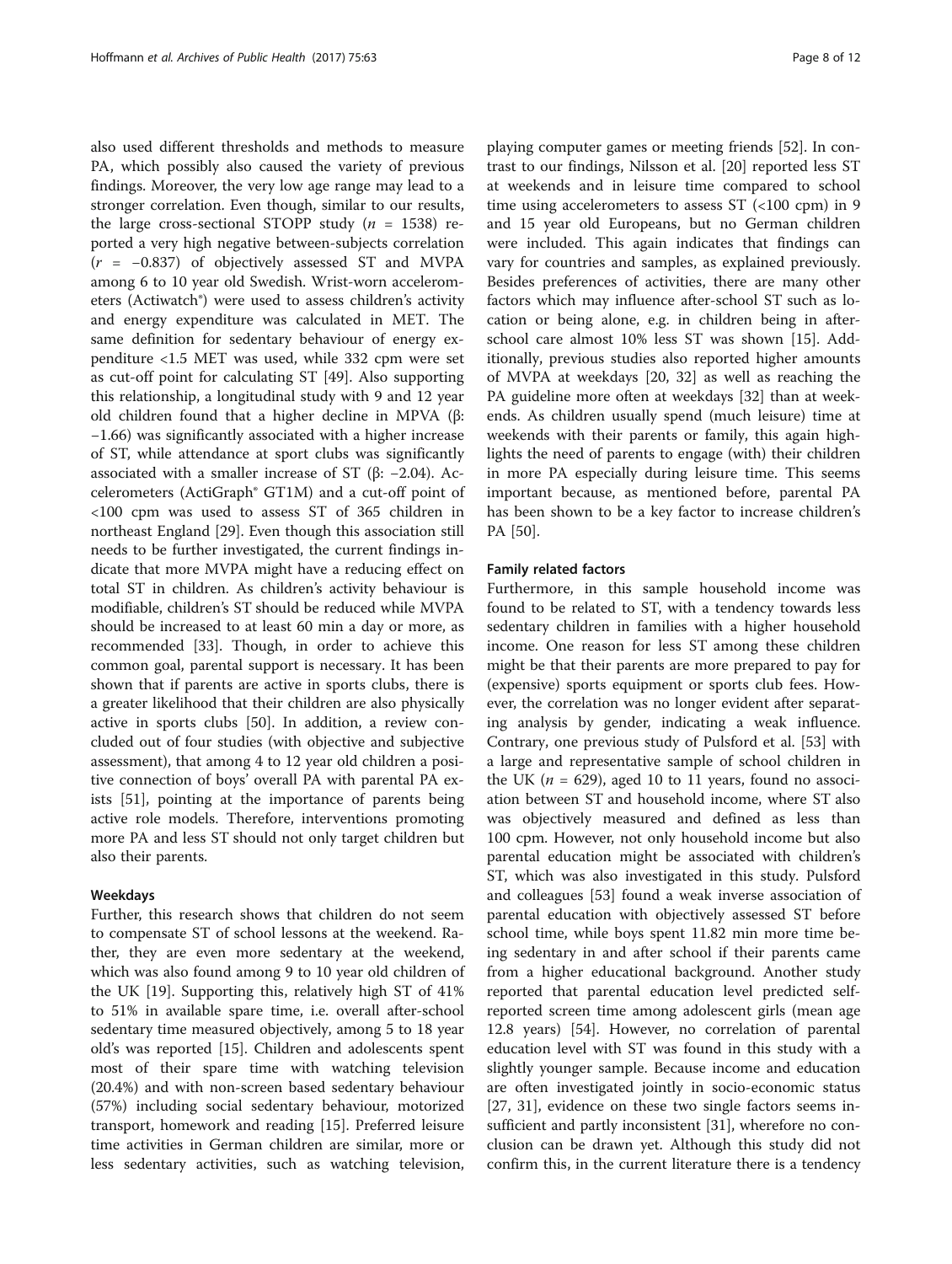towards a positive association of school related ST and a negative association of screen-based ST with higher parental education [\[53\]](#page-10-0), while income might be weakly negatively correlated to ST. Thus, for a clear statement further research is necessary.

#### Migration background

One of the non-modifiable determinants which are often linked to ST is migration background, which was also investigated in this study. In this sample, the proportion of children with migration background is similar to a representative national sample, although more girls than boys had a migration background [\[55\]](#page-10-0). Here, almost 20 additional minutes of ST could be explained by migration background. This was also confirmed by a recent study among 1943 preschool children in the Netherlands, which found that sedentary behaviour was significantly higher among 8 to 9 year old children having a migration background than in the Dutch population [[56](#page-10-0)]. Moreover, previous research shows that among children with migration background, lower PA levels were found, while they had fewer memberships in sport clubs and less accessibility to active toys [\[55, 56](#page-10-0)], pointing at less overall PA among children with migration background. Also, since screen time is a part of ST, it should also be mentioned that in Germany, the highest percentage of television or computer consumption of at least 3 h daily was reported among children with migration background [\[55\]](#page-10-0).

#### Weight status

In this sample, the prevalence of overweight and obese children is approximately 6 points under the national sample of 7 to 10 year old German children (15%) [\[34\]](#page-10-0). In contrast to previous investigations on the association of weight status with ST [[1](#page-9-0)–[5](#page-9-0), [31](#page-10-0)], in this study, overweight was not associated with ST. Besides the lower prevalence, this might result from the fact that activity energy expenditure of overweight and obese children is possibly overestimated if expressed in MET [[57\]](#page-11-0). Because these children have to carry their fat mass as additional weight, their performance is less than in normal weight children at the same work load. Paradoxically, more weight results in higher energy expenditure and therefore higher assessed activity. Consequently, sedentary behaviour is misclassified into higher energy levels. Additionally, higher resting metabolic rates in younger children and in children with normal BMI percentiles (<85 percentile) were reported, also leading to higher MET for the same activity [[46](#page-10-0)]. But to get suitable individual energy expenditure the calculation of resting metabolism is very important. Energy expenditure expressed in MET is more adequate in children if individual resting metabolic rates were used [[47](#page-10-0)]. However, differences in resting metabolism can also cause variance of PA levels and ST, which is why different calculation of energy expenditure should be investigated in further studies with children.

## Gender

Moreover, confirming previous findings [[4,](#page-9-0) [27, 29, 31](#page-10-0), [48\]](#page-10-0), in this sample higher ST was found among girls indicating that they prefer certain sedentary activities in comparison to boys; Reading books, doing crafts or painting as well as listening to music or using the internet are more popular spare time activities among German girls, while German boys more often prefer sports or playing outside [\[52](#page-10-0)]. Further, also the association of ST with MVPA in this study potentially explains a part of the gender difference in sedentary behaviour. Previous studies have shown, that boys engage in more PA during the entire day [\[32, 48\]](#page-10-0), as well as during different segments of the day e.g. during school recess or PE lessons [[58](#page-11-0)–[60](#page-11-0)]. Additionally, boys reach the WHO activity guideline more often than girls [[32](#page-10-0)].

To summarize, ST differed not only between gender, but was also shown to be higher among inactive children (50% of this sample) and children with migration background (25% of this sample), while ST in children of parents with high household income was by tendency lower. Since ST is linked to different health-related factors these findings indicate that those children are more prone to sustain potential health consequences in their later lives [\[12](#page-10-0)–[14\]](#page-10-0). Therefore, they should especially be considered in interventions, but further research considering combined risk groups is necessary. Additionally, interventions might be (more) effective if targeting children's leisure time activity, especially at weekends and encouraging parents to support their children's activity.

## Strengths and limitations

This is one of the few  $-$  if not the only  $-$  studies investigating objectively assessed total ST in German primary school children during awake time. Using individual resting metabolic rates for the calculation of children's energy expenditure should be considered as a significant strength of this study in addition to the objectively measured ST and the individual identification of sleeping hours. However, the results need to be interpreted with caution since there are also some limitations to this research. Children's amounts of ST could possibly be misinterpreted due to the analysis of ST on the basis of a branched model approach and expressing energy expenditure in MET (especially in overweight and obese children), as previously explained in detail. Further, there was no possibility to additionally assess children's activities, e.g. by diary during the day. Therefore, a more detailed conclusion on children's activities during ST is not possible which could be useful to explain the here found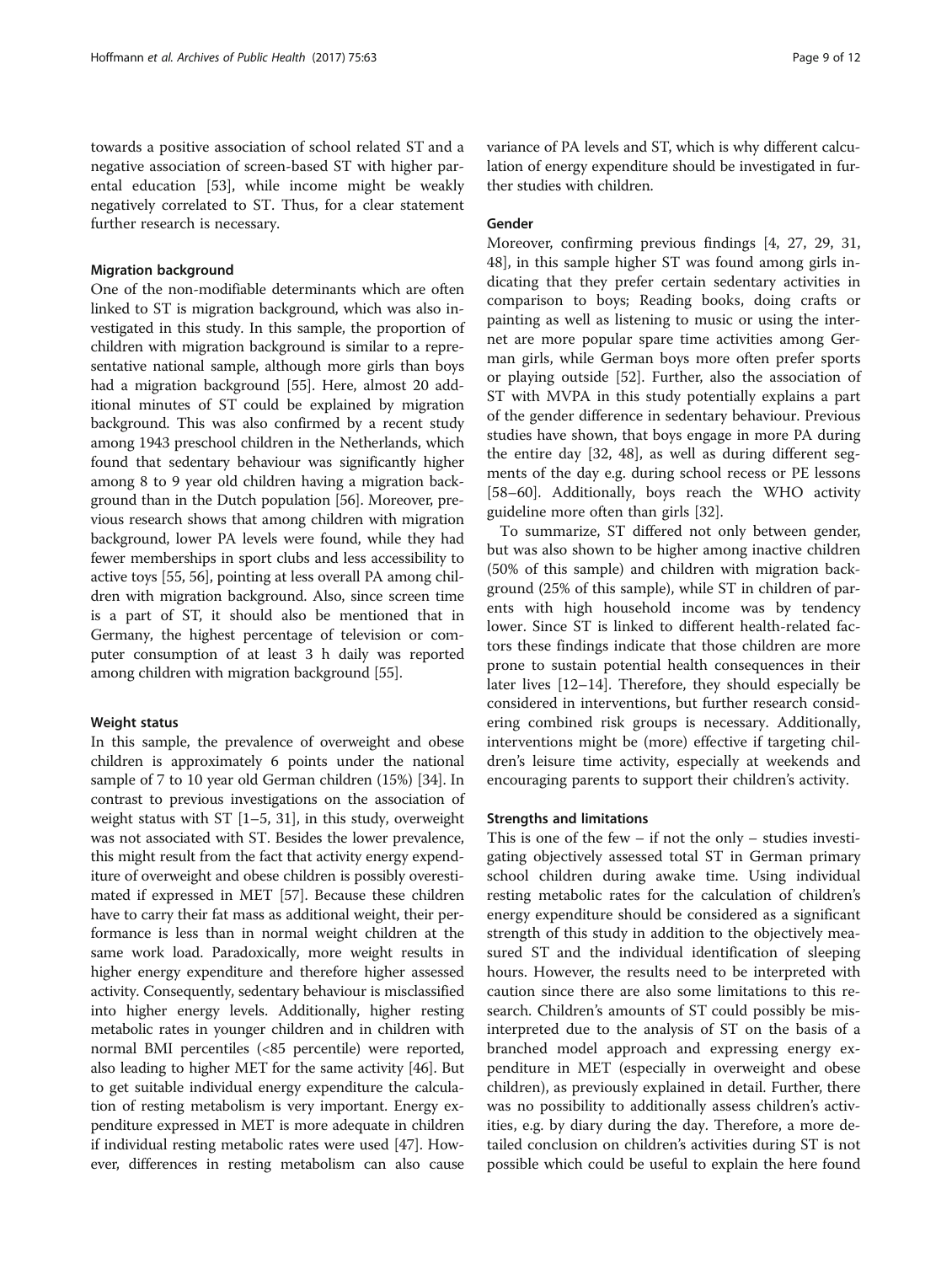<span id="page-9-0"></span>relatively low amounts of ST. Moreover, as children's bouts of MVPA were reported to last between 3 and 6 s [[61\]](#page-11-0), the shortest recording epoch available was chosen. Longer epochs might miss even more movements and further overestimate children's sedentary time. Thus, it is possible that not every activity is assessed comprehensively enough. Furthermore, study participation was voluntary for schools, parents and children, which might have led to a selection bias. However, this study has investigated ST objectively for a relatively large sample size which should be considered as a very meaningful strength besides the previous mentioned strengths.

## Conclusion

In this study, girls, children with migration background, and inactive children were identified as potential risk groups of more ST and higher household income was associated with less ST. Additionally, at weekends ST was higher. Therefore parents should support children's PA at the weekend, e.g. by sports club attendance. Furthermore, as PA was found to be negatively associated with ST, they possibly replace each other. However, overall ST was found to be less than in comparable samples of other countries. In general, the findings of this study are helpful to implement successful interventions aiming at a reduction of ST and an increase of PA which should be considered for future health promotions. To expand knowledge in this field, future studies should investigate combined risk groups and school versus spare time should be investigated separately. Further research should also focus on differences in assessments to adjust classification of ST for children.

#### Abbreviations

AEE: Activity energy expenditure; BMI: Body mass index; BMIPCT: Body mass index percentile; bpm: Beats per minute; cm: Centimeters; cpm: Counts per minute; kg: Kilogram; LPA: Light physical activity; MET: Metabolic equivalent task; min: Minutes; MVPA: Moderate to vigorous physical activity; PA: Physical activity; REE: Resting energy expenditure; RMR: Resting metabolic rate; SD: Standard deviation; ST: Sedentary time; WHO: World Health Organization

#### Acknowledgements

The authors acknowledge and thank all members of the "Healthy Boat" intervention team including participating schools, teachers, parents and children. Other members of the "Healthy Boat" study group include Ileana Briegel, Jens Dreyhaupt, Eva-Maria Friedemann, Eleana Georgiou, Ekaterina Goosmann, Anne Kelso, Christine Lämmle, Romy Lauer, Rainer Muche, Olga Pollatos, Luise Steeb, Meike Traub.

#### Funding

The intervention program "Join the Healthy Boat" is financed by the Baden-Württemberg Stiftung, Stuttgart, Germany.

#### Availability of data and materials

All data generated or analysed during this reported study are included in this published article. Data for the main study (Baden-Württemberg Study) is available in a previous publication of the Research Group "Join the Healthy Boat" [\[33\]](#page-10-0).

#### Authors' contributions

JS is the leader of the project join the healthy boat. SKe, SKo, OW, and TW assessed, verified and pre-analysed the Data of PA levels. BH analysed the Data of ST and wrote the manuscript. BH, SKo and LH were major contributor in writing the manuscript. All authors read and approved the final manuscript.

#### Authors' information

Not applicable.

#### Ethics approval and consent to participate

Ethic Committee of Ulm University gave approval and consent on 09.06.2010. The study was registered at the German Clinical Trials Register (DRKS) with the following Number DRKS-ID: DRKS00000494 on 25/08/2010. To participate schools leadership and teachers had to provide written, informed consent. For data collection of data parents provided written, informed consent and children their assent.

#### Consent for publication

Not applicable.

#### Competing interests

The authors declare that they have no competing interests.

#### Publisher's Note

Springer Nature remains neutral with regard to jurisdictional claims in published maps and institutional affiliations.

#### Received: 8 April 2017 Accepted: 28 August 2017 Published online: 12 October 2017

#### References

- 1. Griffiths LJ, Sera F, Cortina-Borja M, Law C, Ness A, Dezateux C. Objectively measured physical activity and sedentary time: cross-sectional and prospective associations with adiposity in the millennium cohort study. BMJ Open. 2016; [doi:10.1136/bmjopen-2015-010366.](http://dx.doi.org/10.1136/bmjopen-2015-010366)
- 2. Tremblay MS, LeBlanc AG, Kho ME, Saunders TJ, Larouche R, Colley RC, et al. Systematic review of sedentary behaviour and health indicators in schoolaged children and youth. Int J Behav Nutr Phys Act. 2011;8:98.
- 3. Mikolajczyk RT, Richter M. Associations of behavioural, psychosocial and socioeconomic factors with over- and underweight among German adolescents. Int J Public Health. 2008;53(4):214–20.
- 4. Ekelund U, Sardinha LB, Anderssen SA, Harro M, Franks PW, Brage S, et al. Associations between objectively assessed physical activity and indicators of body fatness in 9- to 10-year-old European children: a populations-based study from 4 distinct regions in Europe (the European Youth Heart Study). Am J Clin Nutr 2004; 80(3):584–590.
- 5. Collings PJ, Westgate K, Väistö J, Wijndaele K, Atkin AJ, Haapala EA, Lintu N, Laitinen T, Ekelund, U, Brage S, Lakk TA. Cross-Sectional Associations of Objectively-Measured Physical Activity and Sedentary Time with Body Composition and Cardiorespiratory Fitness in Mid-Childhood: The PANIC Study. Sports Med. 2017;47(4):769–780. doi:[10.1007/s40279-016-0606-x.](http://dx.doi.org/10.1007/s40279-016-0606-x)
- 6. Ekelund U, Luan J, Sherar LB, Esliger DW, Griew P, Cooper A. Moderate to vigorous physical activity and sedentary time and cardiometabolic risk factors in children and adolescents. JAMA. 2012;307:704–12.
- 7. Carson V, Hunter S, Kuzik N, Gray CE, Poitras VJ, Chaput JP, Saunders TJ, Katzmarzyk PT, Okely AD, Gorber SC, Kho ME, Sampson M, Lee H, Tremblay MS. Systematic review of sedentary behaviour and health indicators in school-aged children and youth: an update. Appl Physiol Nutr Metab. 2016;41:240–65.
- 8. Chastin SF, Mandrichenko O, Skelton DA. The frequency of osteogenic activities and the pattern of intermittence between periods of physical activity and sedentary behaviour affects bone mineral content: the crosssectional NHANES study. BMC Public Health. 2014;14:4.
- 9. Gracia-Marco L, Rey-Lopez JP, Santaliestra-Pasias AM, Jimenez-Pavon D, Diaz LE, Moreno LA, et al. Sedentary behaviours and its association with bone mass in adolescents: the HELENA cross-sectional study. BMC Public Health. 2012;12:971.
- 10. Herman KM, Hopman WM, Sabiston CM. Physical activity, screen time and self-rated health and mental health in Canadian adolescents. Prev Med. 2015;73C:112–6.
- 11. Chinapaw MJ, Proper KI, Brug J, van Mechelen W, Singh AS. Relationship between young peoples' sedentary behaviour and biomedical health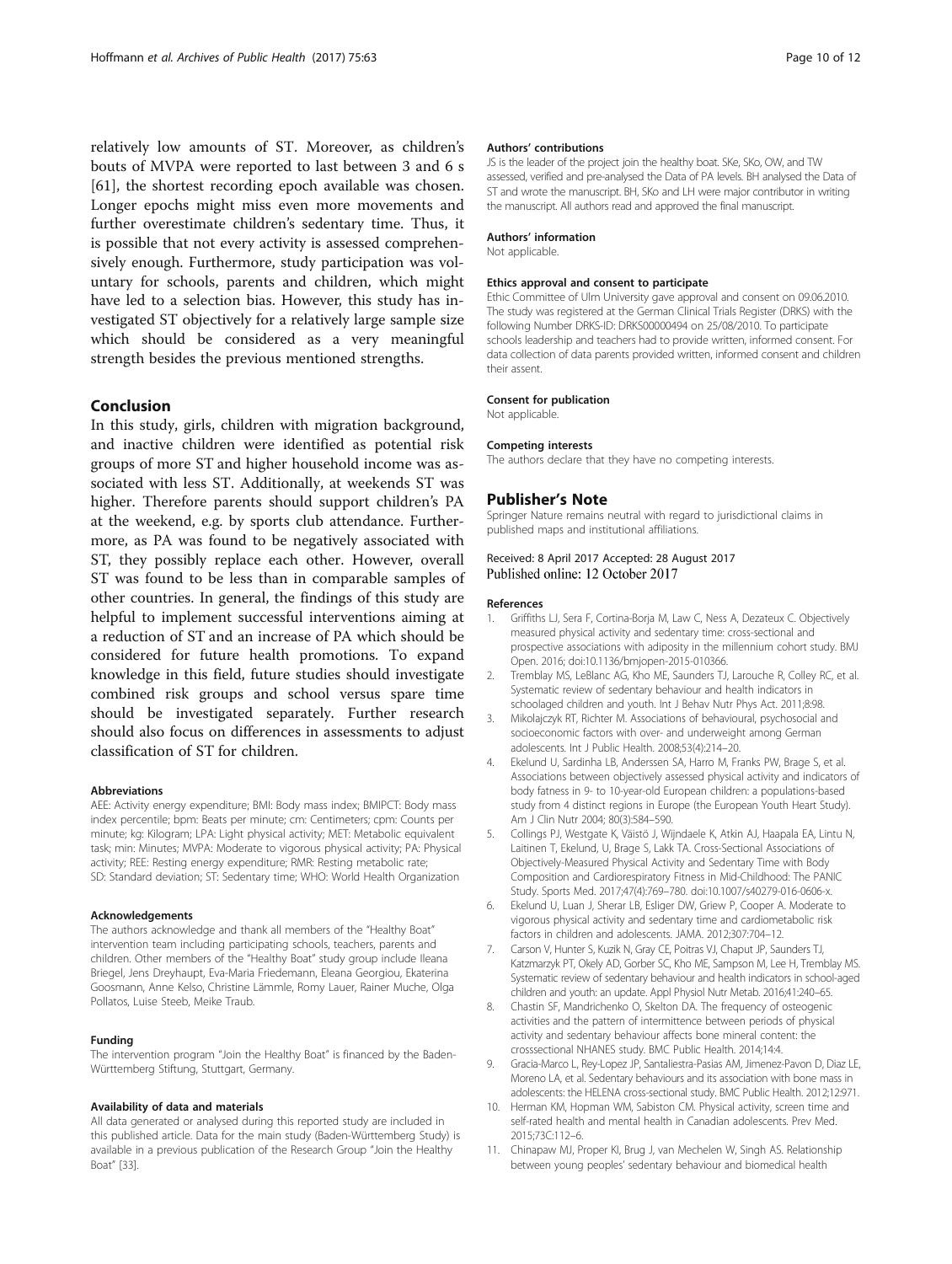<span id="page-10-0"></span>indicators: a systematic review of prospective studies. Obes Rev. 2011; doi[:10.1111/j.1467-789X.2011.00865.x.](http://dx.doi.org/10.1111/j.1467-789X.2011.00865.x)

- 12. Singh AS, Mulder C, Twisk JW, Van Mechelen W, Chinapaw MJ. Tracking of childhood overweight into adulthood: a systematic review of the literature. Obes Rev. 2008;9:474–88.
- 13. Hirvensalo M, Lintunen T. Life-course perspective for physical activity and sports participation. Eur Rev Aging Phys Act. 2011;8:13–22.
- 14. Owen N, Sugiyama T, Eakin EE, Gardiner PA, Tremblay MS, Sallis JF. Adults' sedentary behavior determinants and interventions. Am J Prev Med. 2011;41:189–96.
- 15. Arundell L, Fletcher E, Salmon J, Veitch J, Hinkley T. A Systematic review of the prevalence of sedentary behavior during the after-school period among children aged 5-18 years. Int J Behav Nutr Phys Act. 2016; doi:[10.1186/](http://dx.doi.org/10.1186/s12966-016-0419-1) [s12966-016-0419-1.](http://dx.doi.org/10.1186/s12966-016-0419-1)
- 16. Tremblay MS, LeBlanc AG, Janssen I, Kho ME, Hicks A, Murumets K, et al. Canadian sedentary behaviour guidelines for children and youth. Appl Physiol Nutr Metab. 2011;36:59–64.
- 17. Lipinowski S, LeBlanc CM. Canadian Paediatric society, healthy active living and sports medicine committee. Healthy active living: physical activity guidelines for children and adolescents. Paediatr Child Health. 2012;17(4):209–10.
- 18. American Academy of Pediatrics, Committee on Public Education. Children, Adolescents, and Television. Pediatrics. 2001; doi[:10.1542/peds.107.2.423](http://dx.doi.org/10.1542/peds.107.2.423).
- 19. Steele RM, Van Sluijs EM, Sharp SJ, Landsbaugh JR, Ekelund U, Griffin SJ. An investigation of patterns of children's sedentary and vigorous physical activity throughout the week. Int J Behav Nutr Phys. 2010;7:88.
- 20. Nilsson A, Anderssen SA, Andersen LB, Froberg K, Riddoch C, Sardinha LB, et al. Between- and within-day variability in physical activity and inactivity in 9- and 15-year-old European children. Scand J Med Sci Sports. 2009;19:10–8.
- 21. Mathews CE, Chen KY, Freedson PS, Buchowski MS, Beech BM, Pate RR, et al. Amount of time spent in sedentary behaviors in the United States, 2003–2004. Am J Epidemiol. 2008; doi:[10.1093/aje/kwm390.](http://dx.doi.org/10.1093/aje/kwm390)
- 22. Griffiths LJ, Cortina-Borja M, Sera F, Pouliou T, Geraci M, Rich C, et al. How active are our children? Findings from the millennium cohort study. BMJ Open. 2013; doi[:10.1136/bmjopen-2013-002893](http://dx.doi.org/10.1136/bmjopen-2013-002893).
- 23. Verloigne M, Van LW, Maes L, Yildirim M, Chinapaw M, Manios Y, et al. Self-reported TV and computer time do not represent accelerometer-derived total sedentary time in 10 to 12-year-olds. Eur J Pub Health. 2013;23:30–2.
- 24. Nagel G, Wabitsch M, Galm C, Berg S, Brandstetter S, Fritz M, et al. Determinants of obesity in the Ulm research on metabolism, exercise and lifestyle in children (URMEL-ICE). Eur J Pediatr. 2009; doi:[10.1007/s00431-009-1016-y.](http://dx.doi.org/10.1007/s00431-009-1016-y)
- 25. Network SBR. Standardized use of the terms "sedentary" and "sedentary behaviours". Appl Physiol Nutr Metab. 2012;37:540–2.
- 26. Biddle SJH, Bengoechea EG, Wiesner G. Sedentary behaviour and adiposity in youth: a systematic review of reviews and analysis of causality. Int J Behav Nutr Phys Act. 2017; doi: [10.1186/s12966-017-0497-8](http://dx.doi.org/10.1186/s12966-017-0497-8).
- 27. Arundell L, Fletcher L, Salmon J, Veitch J, Hinkley T. The correlates of afterschool sedentary behavior among children aged 5–18 years: a systematic review. BMC Public Health. 2016;16:58.
- 28. Pearson N, Braithwaite RE, Biddle SJH, van Sluijs EMF, Atkin AJ. Associations between sedentary behaviour and physical activity in children and adolescents: a meta-analysis. Obes Rev. 2014;15:666–75.
- 29. Janssen X, Basterfield L, Parkinsonb KN, Pearce M, Reilly JK, Adamson AJ, et al. Determinants of changes in sedentary time and breaks in sedentary time among 9 and 12 year old children. Prev Med Rep. 2015;2:880–85.
- 30. Mitchell JA, Pate RR, Dowda M, Mattocks C, Riddoch C, Ness AR, et al. A prospective study of sedentary behavior in a large cohort of youth. Med Sci Sports Exerc. 2012; doi[:10.1249/MSS.0b013e3182446c65](http://dx.doi.org/10.1249/MSS.0b013e3182446c65).
- 31. Stierlin AS, De Lepeleere S, Cardon G, Dargent-Molina P, Hoffmann B, Murphy MH, et al. A systematic review of determinants of sedentary behaviour in youth: a DEDIPAC-study. Int J Behav Nutr Phys Act. 2015; doi: [10.1186/s12966-015-0291-4.](http://dx.doi.org/10.1186/s12966-015-0291-4)
- 32. Kettner S, Kobel S, Fischbach N, Drenowatz C, Dreyhaupt J, Wirt T, et al. Objectively determined physical activity levels of primary school children in south-west Germany. BMC Public Health. 2013;13:895.
- 33. World Health Organization. Global recommendations on physical activity for health. Geneva: World Health Organization; 2010.
- 34. Kurth BM, Schaffrath RA. Overweight and obesity in children and adolescents in Germany. Bundesgesundheitsbl. 2010; doi[:10.1007/s00103-](http://dx.doi.org/10.1007/s00103-010-1083-2) [010-1083-2](http://dx.doi.org/10.1007/s00103-010-1083-2).
- 35. Dreyhaupt J, Koch B, Wirt T, Schreiber A, Brandstetter S, Kesztyüs D, et al. Evaluation of a health promotion program in children: study protocol and

Design of the Cluster-Randomized Baden-Württemberg Primary School Study [DRKS-ID: DRKS00000494]. BMC Public Health 2013;12:157.

- 36. Corder K, Brage S, Mattocks C, Ness A, Riddoch C, Wareham NJ, et al. Comparison of two methods to assess PAEE during six activities in children. Med Sci Sports Exerc. 2007; doi:[10.1249/mss.0b013e318150dff8.](http://dx.doi.org/10.1249/mss.0b013e318150dff8)
- 37. Addy CL, Trilk JL, Marsha D, Won B, Pate RR. Assessing preschool children's physical activity: how many days of accelerometry measurement. Pediatr Exerc Sci. 2014;26(1):103–9.
- 38. Corder K, Brage S, Wareham NJ, Ekelund U. Comparison of PAEE from combined and separate heart rate and movement models in children. Med Sci Sports Exerc. 2005; doi[:10.1249/01.mss.0000176466.78408.cc](http://dx.doi.org/10.1249/01.mss.0000176466.78408.cc).
- 39. Schofield WN. Predicting basal metabolic rate, new standards and review of previous work. Hum Nutr Clin Nutr. 1985;39:5–41.
- 40. Pate RR, O'Neill JR, Lobelo F. The evolving definition of "sedentary". Exerc Sport Sci. 2008;36(4):173–8.
- 41. Stewart A, Marfell-Jones M, Olds T, de Ridder H. International standards for anthropometric assessment. Lower Hutt: ISAK; 2011.
- 42. Kromeyer-Hauschild K, Wabitsch M, Kunze D, Geller F, Geiß HC, Hesse V, et al. Percentiles of body mass index in children and adolescents evaluated from different regional German studies. Monatsschr Kinderheilkd. 2001;149:807–18.
- 43. Brauns H, Scherer S, Steinmann S. The CASMIN educational classification in international comparative research. In: Hoffmeyer-Zlotnik JHP, Wolf C, editors. Advances in cross-National Comparison: a European working book for demographic and socio-economic variables. New York: Kluwer Academic/Plenum Publishers; 2003. p. 221–44.
- 44. Winkler J, Stolzenberg H. Adjustment of the used social-class-index in the children and youth health survey (KiGGS) 2003/2006. Wismar Discussion Papers. 2009;7
- 45. Ministerium für Kultus, Jugend und Sport Baden-Württemberg: Kontingentstundentafel Grundschule. [http://www.km-bw.de/Lde/](http://www.km-bw.de/Lde/Startseite/Schule/Kontingentstundentafel+Grundschule) [Startseite/Schule/Kontingentstundentafel+Grundschule](http://www.km-bw.de/Lde/Startseite/Schule/Kontingentstundentafel+Grundschule) (2004). Accessed 10 June 2017.
- 46. Sasaki JE, Howe CA, John D, Hickey A, Steeves J, Conger S, et al. Energy expenditure for 70 activities in children and adolescents. J Phys Act Health. 2016;13(1):24–8.
- 47. Saint-Maurice PF, Kim Y, Welk JG, Gaesser GA. Kids are not little adults: what MET threshold captures sedentary behavior in children? Eur J Appl Physiol. 2016; doi[:10.1007/s00421-015-3238-1](http://dx.doi.org/10.1007/s00421-015-3238-1).
- 48. Cooper AR, Goodman A, Page AS, Sherar LB, Esliger DW, van Sluijs EMF, et al. Objectively measured physical activity and sedentary time in youth: the international children's accelerometry database (ICAD). Int J Behav Nutr Phys Act. 2015; doi:[10.1186/s12966-015-0274-5](http://dx.doi.org/10.1186/s12966-015-0274-5).
- 49. Ekstaedt M, Nyberg G, Ingre M, Ekblom Ö, Marcus C. Sleep, physical activity and BMI in six to ten year-old children measured by accelerometry: a cross-sectional study. Int J Behav Nutr Phys Act. 2013;10:82.
- 50. Erkelenz N, Kobel S, Kettner S, Drenowatz C, Steinacker JM, the Research Group "Join the Healthy Boat – Primary School". Parental activity as influence on Children's BMI percentiles and physical activity. J Sports Sci Med. 2014;13:645–50.
- 51. Van der Horst K, Paw MCA, Twisk JWR, Van Mechelen WA. Brief review on correlates of physical activity and Sedentariness in youth. Med Sci Sports Exerc. 2007;39(8):1241–50.
- 52. Feierabend S, Plankenhorn T, KIM-Studie RT. Kindheit, Internet, Medien. Basisuntersuchung zum Medienumgang 6- bis 13-Jähriger in Deutschland. Stuttgart: Medienpädagogischer Forschungsverbund Südwest (mpfs); 2017.
- 53. Pulsford RM, Griew P, Page AS, Cooper AR, Hillsdon MM. Socioeconomic position and childhood sedentary time: evidence from the PEACH project. Int J Behav Nutr Phys Act. 2013;10:105.
- 54. Schmitz KH, Lytle LA, Phillips GA, Murray DM, Birnbaum AS, Kubik MY. Psychosocial correlates of physical activity and sedentary leisure habits in young adolescents: the teens eating for energy and nutrition at school study. Prev Med. 2002;34:266–78.
- 55. Schenk L, Neuhauser H, Ellert U, Poethko-Müller C, Kleiser C, Mesnik G. Kinder- und Jugendgesundheitssurvey (KiGGS) 2003–2006: Kinder und Jugendliche mit Migrationshintergrund in Deutschland. Berlin: Robert Koch Institution (RKI); 2008.
- 56. Labree W, Lotters F, van de Mheen D, Rutten F, Chavarria AR, Neve M, et al. Physical activity differences between children from migrant and native origin. BMC Public Health. 2014;14:819.